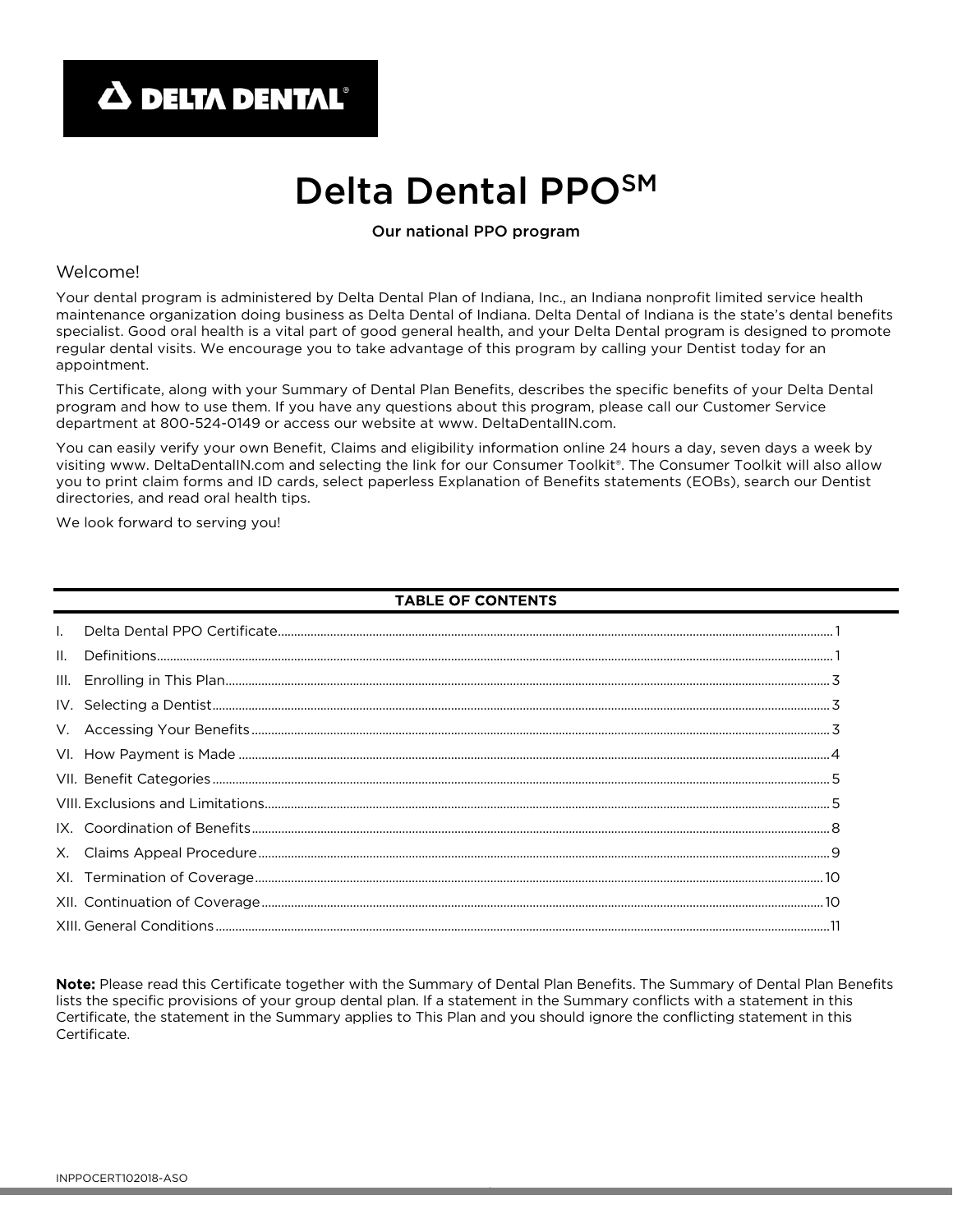## Delta Dental PPO Certificate

Delta Dental Plan of Indiana, Inc., referred to herein as Delta Dental, issues this Certificate to you, the Enrollee. The Certificate is a summary of your dental benefits coverage. It reflects and is subject to a contract between Delta Dental and the Contractor.

The Benefits provided under This Plan may change if any state or federal laws change.

Delta Dental agrees to provide Benefits as described in this Certificate and the Summary of Dental Plan Benefits.

All the provisions in the following pages form a part of this document as fully as if they were stated over the signature below.

IN WITNESS WHEREOF, this Certificate is executed at Delta Dental's home office by an authorized officer.

Goran M. Jurkovic, CPA, CGMA President and CEO Delta Dental Plan of Indiana, Inc.

## II. Definitions

#### Adverse Benefit Determination

Any denial, reduction or termination of the benefits for which you filed a Claim. Or a failure to provide or to make payment (in whole or in part) of the benefits you sought, including any such determination based on eligibility, application of any utilization review criteria, or a determination that the item or service for which benefits are otherwise provided was experimental or investigational, or was not medically necessary or appropriate.

#### Allowed Amount

The amount permitted under the applicable fee schedule for this Plan, which was selected by your Contractor, and upon which Delta Dental will base its payment for a Covered Service.

#### Benefit Year

The period during which any benefit frequency limitation and/or annual maximum payment will apply. This will be the calendar year, unless your Contractor elects a different period to serve as the Benefit Year. (See the Summary of Dental Plan Benefits for your Benefit Year.) If the Benefit Year is based upon a calendar year, the terms Benefit Year and Calendar Year may be used interchangeably.

#### Benefits

Payment for the Covered Services that have been selected under This Plan.

#### **Certificate**

This document. Delta Dental will provide Benefits as described in this Certificate. Any changes in this Certificate will be based on changes to the contract between Delta Dental and the Contractor.

#### Child(ren)

Your natural child(ren), stepchild(ren), adopted child(ren), child(ren) by virtue of legal guardianship, or child(ren) who is/are residing with you during the waiting period for adoption or legal guardianship.

#### Claim

A request for payment for a Covered Service. Claims are not conditioned upon your seeking advance approval, certification, or authorization to receive payment for any Covered Service.

#### Completion Date

The date that treatment is complete. Some procedures may require more than one appointment before they can be completed. Treatment is complete:

- For dentures and partial dentures, on the delivery dates;
- For crowns and bridgework, on the permanent cementation date;
- For root canals and periodontal treatment, on the date of the final procedure that completes treatment.

## Copayment

The percentage of the charge, if any, that you must pay for Covered Services.

#### Contractor

The employer, organization, group, or association sponsoring This Plan.

#### Covered Services

The unique dental services selected for coverage as described in the Summary of Dental Plan Benefits and subject to the terms of this Certificate.

#### Deductible

The amount a person and/or a family must pay toward Covered Services before Delta Dental begins paying for those services under this Certificate. The Summary of Dental Plan Benefits lists the Deductible that applies to you, if any.

#### Delta Dental

Delta Dental Plan of Indiana, Inc., an Indiana nonprofit limited service health maintenance organization providing dental benefits. Delta Dental is not an insurance company.

#### Delta Dental Member Plan

An individual dental benefit plan that is a member of the Delta Dental Plans Association, the nation's largest, most experienced system of dental health plans.

#### Dentist

A person licensed to practice dentistry in the state or jurisdiction in which dental services are performed.

♦ Delta Dental PPO Dentist ("PPO Dentist") – a Dentist who has signed an agreement with the Delta Dental Member Plan in his or her state to participate in Delta Dental PPO.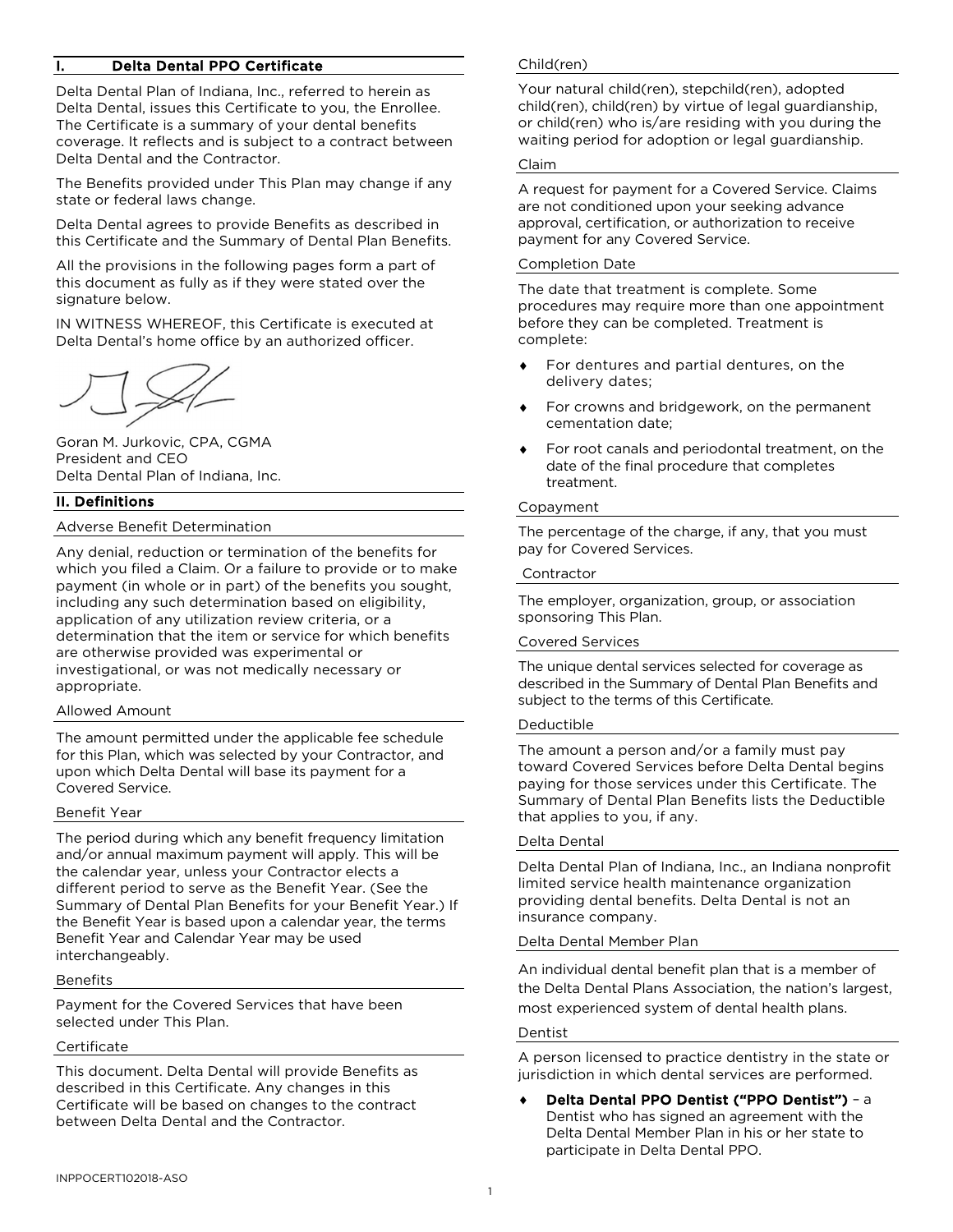- ♦ Delta Dental Premier Dentist ("Premier Dentist") a Dentist who has signed an agreement with the Delta Dental Member Plan in his or her state to participate in Delta Dental Premier.
- Nonparticipating Dentist a Dentist who has not signed an agreement with any Delta Dental Member Plan to participate in Delta Dental PPO or Delta Dental Premier.
- Out-of-Country Dentist A Dentist whose office is located outside the United States and its territories. Out-of-Country Dentists are not eligible to sign participating agreements with Delta Dental.

PPO Dentists and Premier Dentists are sometimes collectively referred to herein as "Participating **Dentists."** Wherever a definition or provision of this Certificate differs from another state's Delta Dental Member Plan and its agreement with Participating Dentists, the agreement in that state with that Dentist will be controlling.

Premier Dentists, Nonparticipating Dentists, and Out-of-Country Dentists are sometimes collectively referred to herein as "Non-PPO Dentists."

#### Deny/Denied/Denial

When a Claim for a particular service is denied for payment due to certain contractual limitations/exclusions. You will be responsible for paying your Dentist the applicable amount for such service regardless of the Dentist's participating status.

Dependent(s)

Your dependents are as defined by the rules of eligibility as stated in your Summary of Dental Plan Benefits

#### Disallow/Disallowed

When a Claim for a particular service is denied for payment due to certain contractual limitations/exclusions. You will not be responsible for payment for such service if you received the service from a Participating Dentist. However, you will be responsible for paying a Nonparticipating Dentist the applicable amount for such service.

#### Enrollee

You, when the Contractor notifies Delta Dental that you are eligible to receive Benefits under This Plan.

#### Maximum Approved Fee

The Maximum Approved Fee is the lowest of:

- The Submitted Amount
- The lowest fee regularly charged, offered, or received by an individual Dentist for a dental service or supply, irrespective of the Dentist's contractual agreement with another dental benefits organization.
- The maximum fee that the local Delta Dental Member Plan approves for a given procedure in a given region and/or specialty based upon applicable Participating Dentist schedules and internal procedures.

Participating Dentists agree not to charge Delta Dental patients more than the Maximum Approved Fee for a Covered Service. In all cases, Delta Dental will make the final determination regarding the Maximum Approved Fee for a Covered Service.

#### Maximum Payment

The maximum dollar amount Delta Dental will pay in any Benefit Year or lifetime for Covered Services. See the Summary of Dental Plan Benefits for the maximum payments applicable to This Plan.

## Member(s)

Any Enrollee or Dependent with coverage under This Plan.

## Nonparticipating Dentist Fee

The maximum fee allowed per procedure for services rendered by a Nonparticipating Dentist as determined by Delta Dental.

#### Open Enrollment Period

The period of time, as determined by the Contractor, during which a Member may enroll or be enrolled for Benefits.

## Out-of-Country Dentist Fee

The maximum fee allowed per procedure for services rendered by an Out-of-Country Dentist as determined by Delta Dental.

#### PPO Dentist Schedule

The maximum fee allowed per procedure for services rendered by a PPO Dentist as determined by that Dentist's local Delta Dental Member Plan.

## Premier Dentist Schedule

The maximum fee allowed per procedure for services rendered by a Premier Dentist as determined by that Dentist's local Delta Dental Member Plan.

#### Pre-Treatment Estimate

A voluntary and optional process where Delta Dental issues a written estimate of dental benefits that may be available under your coverage for your proposed dental treatment. Your Dentist submits the proposed dental treatment to Delta Dental in advance of providing the treatment.

A Pre-Treatment Estimate is for informational purposes only and is not required before you receive any dental care. It is not a prerequisite or condition for approval of future dental benefits payment. You will receive the same Benefits under This Plan whether or not a Pre-Treatment Estimate is requested. The benefits estimate provided on a Pre-Treatment Estimate notice is based on benefits available on the date the notice is issued. It is not a guarantee of future dental benefits or payment.

Availability of dental benefits at the time your treatment is completed depends on several factors. These factors include, but are not limited to, your continued eligibility for benefits, your available annual or lifetime Maximum Payments, any coordination of benefits, the status of your Dentist, This Plan's limitations and any other provisions, together with any additional information or changes to your dental treatment. A request for a Pre-Treatment Estimate is not a Claim or a preauthorization, precertification or other reservation of future Benefits.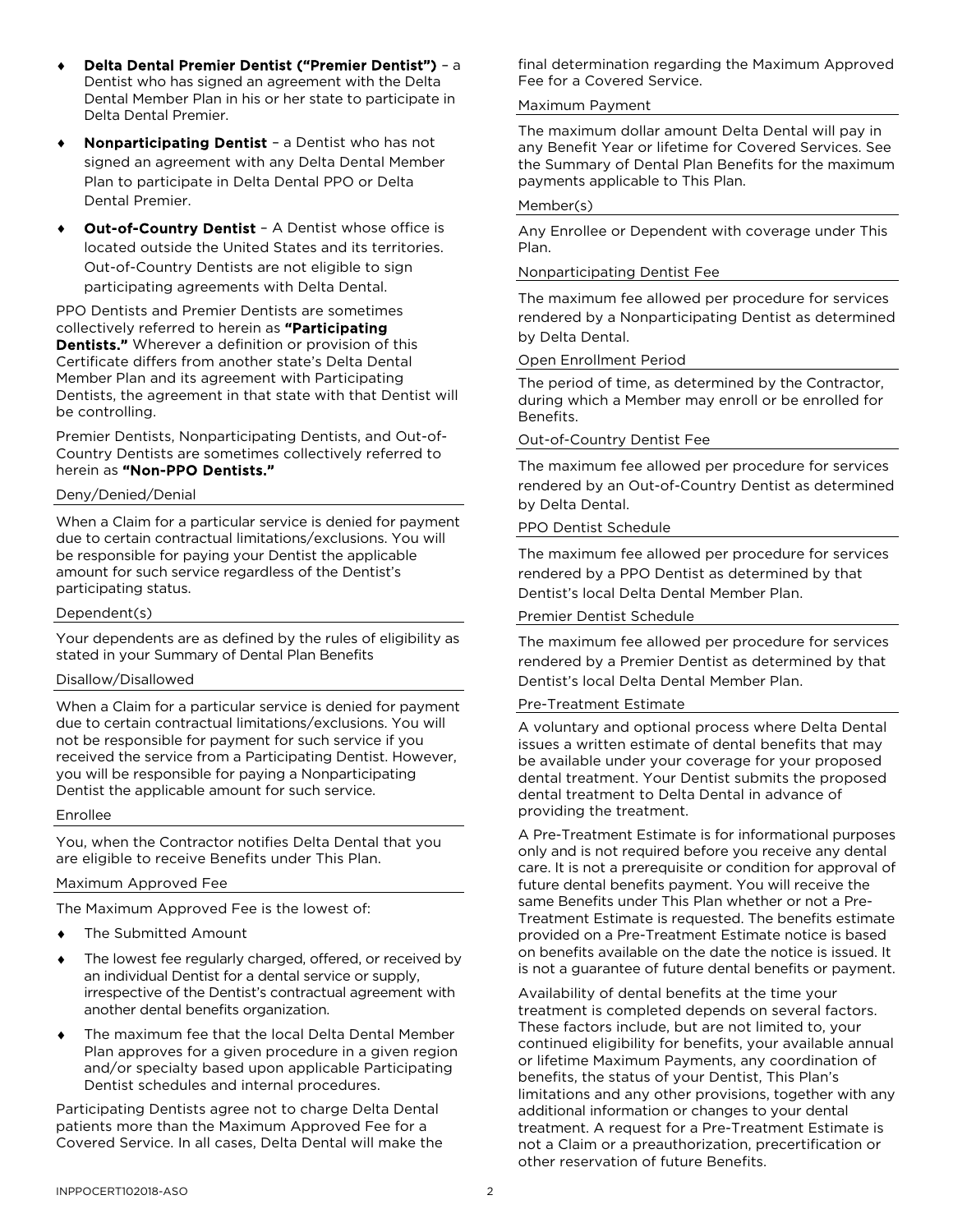## Processing Policies

Delta Dental's policies and guidelines used for Pre-Treatment Estimate and payment of Claims. The Processing Policies may be amended from time to time.

## Special Enrollment Period

A period outside of the Open Enrollment Period in which you or your Dependent can obtain coverage under This Plan due to a qualifying life event.

#### Spouse

Your legal spouse.

## Submitted Amount

The amount a Dentist bills to Delta Dental for a specific treatment or service. A Participating Dentist cannot charge you or your Dependents for the difference between this amount and the Maximum Approved Fee.

## Summary of Dental Plan Benefits

A description of the specific provisions of your group dental coverage. The Summary of Dental Plan Benefits is and should be read as a part of this Certificate, and supersedes any contrary provision of this Certificate.

## This Plan

The dental coverage established for Members pursuant to this Certificate and your Summary of Dental Plan Benefits.

## III. Enrolling in This Plan

The Open Enrollment Period, if applicable, will be established by the Contractor and will occur on an annual basis. During the Open Enrollment Period, all eligible persons as defined in your Summary of Dental Plan Benefits may enroll in This Plan. You and/or your Dependents may not enroll in This Plan at any other time during the applicable Benefit Year except in the following instances:

- a. Newly hired or rehired employees (if applicable): You will be eligible to enroll on the date for which employment compensation begins or, if applicable, that date plus the number of days specified as a waiting period in the Summary of Dental Plan Benefits.
- b. New Spouse: Your new Spouse will be eligible to enroll on the date of marriage.
- c. Newborn: Your newborn will be eligible to enroll on the date of birth.
- d. Legal adoptions or guardianships: Your newly adopted Child(ren) and/or the minor Child(ren) that you and/or your Spouse have guardianship over will be eligible to enroll on the date that the legal petition for adoption or guardianship becomes legally final, or the date on which the Child(ren) begins residing with the Enrollee and the Enrollee assumes responsibility for the Child(ren) while waiting for adoption or guardianship to become final.
- New Stepchild: Your new stepchild will be eligible to enroll on the date that the Child's natural parent becomes a Dependent.
- f. To the extent Contractor permits Dependents other than those defined in this Certificate to enroll in This Plan, such Dependents will be eligible to enroll on the date that they become an eligible Dependent. Any such additional Dependents permitted by Contractor shall be set forth in your Summary of Dental Plan Benefits.
- g. All others will be permitted on the date that Delta Dental approves in writing the enrollment or listing of those people, unless compelled by a court or administrative order to otherwise provide Benefits for a Dependent.

# IV. Selecting a Dentist

You may choose any Dentist. Your out-of-pocket costs are likely to be less if you go to a Delta Dental Participating Dentist.

To verify that a Dentist is a Participating Dentist, you can use Delta Dental's online Dentist Directory at www.DeltaDentalIN.com or call 800-524-0149.

## V. Accessing Your Benefits

To utilize your dental benefits, follow these steps:

- 1. Please read this Certificate and the Summary of Dental Plan Benefits carefully so you are familiar with your benefits, payment methods, and terms of This Plan.
- 2. Make an appointment with your Dentist and tell him or her that you have dental benefits with Delta Dental. If your Dentist is not familiar with This Plan or has any questions, have him or her contact Delta Dental by writing to Delta Dental, Attention: Customer Service, P.O. Box 9089, Farmington Hills, Michigan 48333-9089, or calling the toll-free number at 800-524-0149.
- 3. After you receive your dental treatment, you or the dental office staff will file a Claim form, completing the information portion with:
	- a. The Enrollee's full name and address
	- b. The Enrollee's Member ID number
	- c. The name and date of birth of the person receiving dental care
	- d. The Contractor's name and number

#### Notice of Claim Forms

Delta Dental does not require special Claim forms. However, most dental offices have Claim forms available. Participating Dentists will fill out and submit your dental Claims for you.

Mail Claims and completed information requests to:

#### Delta Dental P.O. Box 9085 Farmington Hills, Michigan 48333-9085

Pre-Treatment Estimate

A Pre-Treatment Estimate is not required to receive payment, but it allows Claims to be processed more efficiently and allows you to know what services may be covered before your Dentist provides them.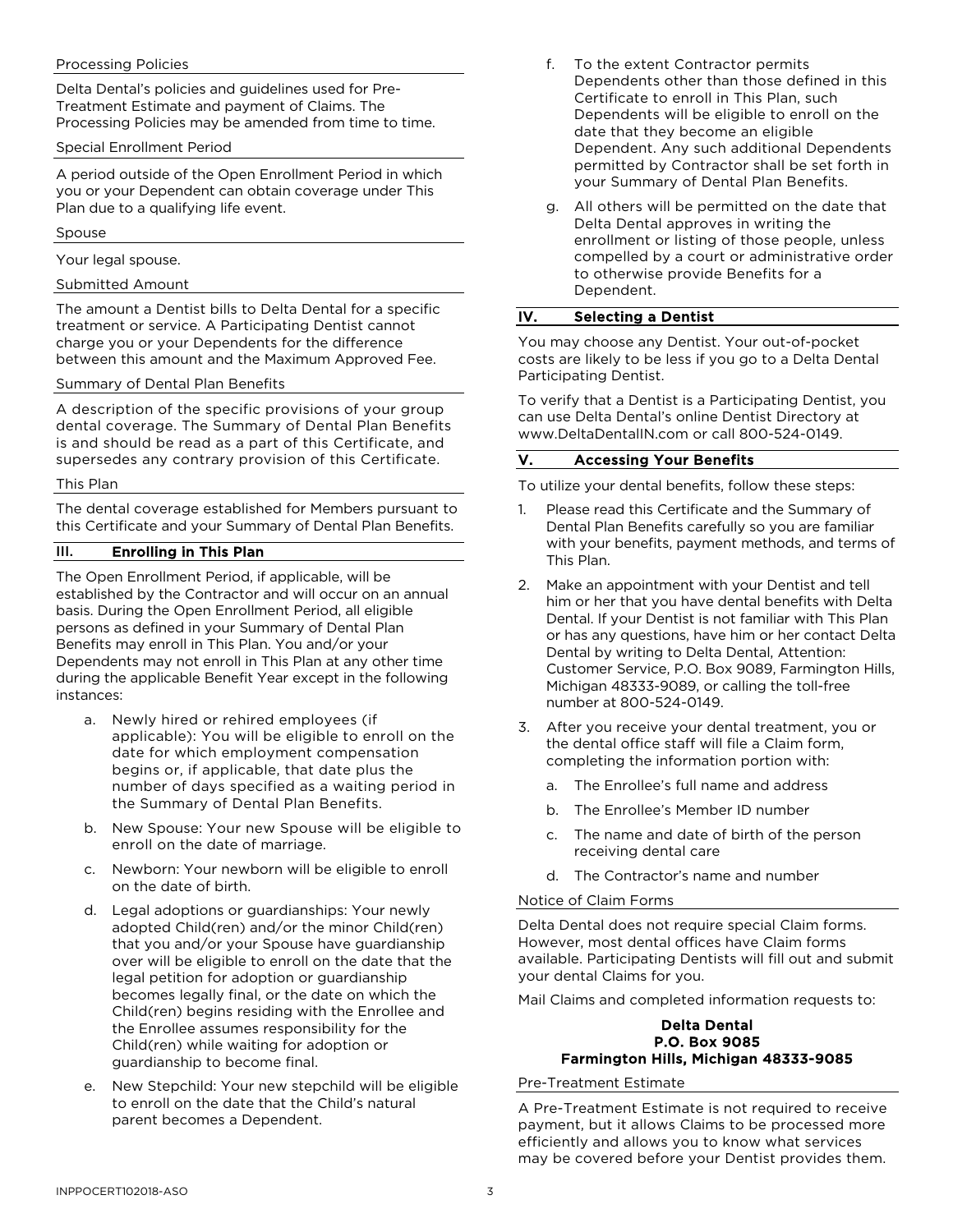You and your Dentist should review your Pre-Treatment Estimate Notice before treatment. Once treatment is complete, the dental office will submit a Claim to Delta Dental for payment.

## Written Notice of Claim and Time of Payment

Because the amount of your Benefits is not conditioned on a Pre-Treatment Estimate decision by Delta Dental, all Claims under This Plan are post-service Claims. All Claims for Benefits must be filed with Delta Dental within one year of the date the services were completed. Once a Claim is filed, Delta Dental will adjudicate it within 30 days of receiving it. If there is not enough information to adjudicate your Claim, Delta Dental will notify you or your Dentist within 30 days. The notice will (a) describe the information needed, (b) explain why it is needed, (c) request an extension of time in which to decide the Claim, and (d) inform you or your Dentist that the information must be received within 45 days or your Claim will be Denied if the services were performed by a Nonparticipating Dentist, or Disallowed if the services were performed by a Participating Dentist. You will receive a copy of any notice sent to your Dentist. Once Delta Dental receives the requested information, it has 15 days to adjudicate your Claim. If you or your Dentist does not supply the requested information, Delta Dental will Deny your Claim if the services were performed by a Nonparticipating Dentist, or Disallow your Claim if the services were performed by a Participating Dentist. Once Delta Dental adjudicates your Claim, it will notify you within five days.

## Authorized Representative

You may also appoint an authorized representative to deal with Delta Dental on your behalf with respect to any Claim you file or any review of a Denied Claim you wish to pursue (see the Claims Appeal Procedure section). You should contact your Contractor, call Delta Dental's Customer Service department, toll-free, at 800-524-0149, or write them at P.O. Box 9089, Farmington Hills, Michigan, 48333-9089, to request a form to designate the person you wish to appoint as your representative. Delta Dental will only recognize the person whom you have authorized on the last dated form filed with Delta Dental. Once you have appointed an authorized representative, Delta Dental will communicate directly with your representative and will not inform you of the status of your Claim. You will have to get that information from your representative. If you have not designated a representative, Delta Dental will communicate directly with you.

## Questions and Assistance

Questions regarding your coverage should be directed to your Contractor or call Delta Dental's Customer Service department, toll-free, at 800-524-0149. You may also write to Delta Dental's Customer Service department at P.O. Box 9089, Farmington Hills, Michigan, 48333-9089. When writing to Delta Dental, please include your name, the Contractor's name and number, the Enrollee's Member ID number, and your daytime telephone number.

## VI. How Payment is Made

Delta Dental shall make payments for Covered Services in accordance with the type of plan selected by the

Contractor. The type of plan selected will be identified in your Summary of Dental Plan Benefits.

## Delta Dental PPO (Point-of-Service)

If your Dentist is a Participating Dentist, Delta Dental will base payment on the Maximum Approved Fee for Covered Services.

Delta Dental will send payment directly to Participating Dentists and you will be responsible for any applicable Copayments and/or Deductibles. Unless prohibited by state law, you will be responsible for the Maximum Approved Fee for most commonly performed noncovered services. For other non-covered services, you will be responsible for the Dentist's Submitted Amount.

If your Dentist is a Nonparticipating Dentist, Delta Dental will base payment on the Nonparticipating Dentist Fee for Covered Services.

If your Dentist is an Out-of-Country Dentist, Delta Dental will base payment on the Out-of-Country Dentist Fee for Covered Services.

For Covered Services rendered by a Nonparticipating Dentist or Out-of-Country Dentist, Delta Dental will send payment to you unless otherwise required by law or contract, and you will be responsible for making full payment to the Dentist. You will be responsible for any difference between Delta Dental's payment and the Dentist's Submitted Amount.

# Delta Dental PPO (Standard)

Regardless of your Dentist's participating status, Delta Dental will base its payment on the lesser of the Submitted Amount or the PPO Dentist Schedule.

Delta Dental will send payment directly to Participating Dentists and you will be responsible for any applicable Copayments and/or Deductibles. If your Dentist is not a PPO Dentist, but is a Premier Dentist, you will also be responsible for any difference between the PPO Dentist Schedule and the Premier Dentist Schedule for Covered Services, in addition to Copayments and/or Deductibles. Unless prohibited by state law, you will be responsible for the Maximum Approved Fee for most commonly performed non-covered services. For other non-covered services, you will be responsible for the Dentist's Submitted Amount.

For Covered Services rendered by a Nonparticipating Dentist or Out-of-Country Dentist, Delta Dental will send payment to you unless otherwise required by law or contract, and you will be responsible for making full payment to the Dentist. You will be responsible for any difference between Delta Dental's payment and the Dentist's Submitted Amount.

## **Orthodontics**

If This Plan includes orthodontics it will be identified on and paid as reflected in your Summary of Dental Plan Benefits.

## Covered Services Requiring Multiple Visits

In the event a Covered Service requires more than one (1) visit with your Dentist, payment for the Covered Service will be rendered upon Completion Date.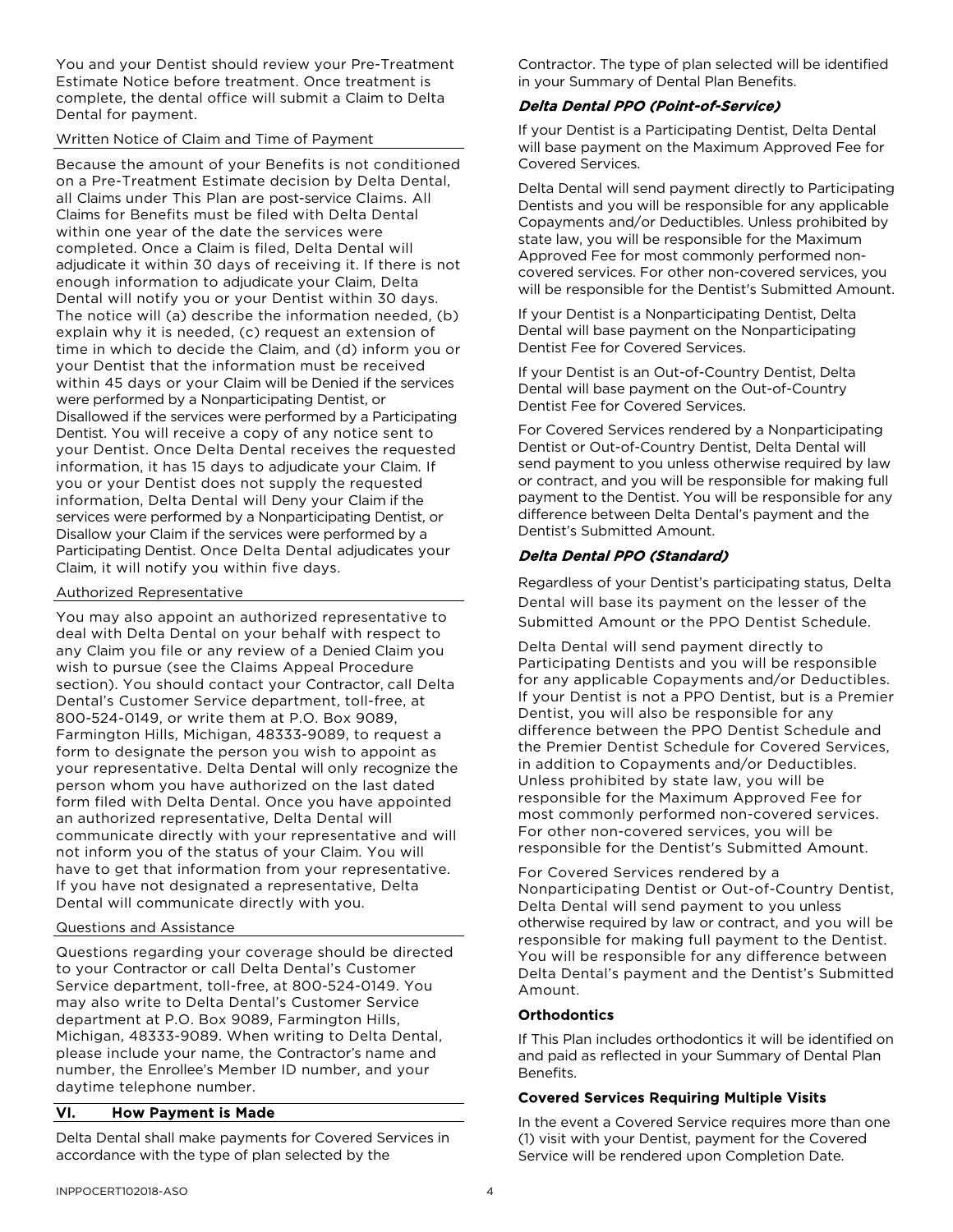## VII. Benefit Categories

The Benefits covered by This Plan are set forth in your Summary of Dental Plan Benefits.

#### VIII. Exclusions and Limitations

## Exclusions

#### Delta Dental will make no payment for the following services or supplies, unless otherwise specified in the Summary of Dental Plan Benefits. All charges for these services will be your responsibility:

- 1. Services for injuries or conditions payable under Workers' Compensation or Employer's Liability laws. Services received from any government agency, political subdivision, community agency, foundation, or similar entity. NOTE: This provision does not apply to any programs provided under Medicaid or Medicare.
- 2. Services or supplies, as determined by Delta Dental, for correction of congenital or developmental malformations.
- 3. Cosmetic surgery or dentistry for aesthetic reasons, as determined by Delta Dental.
- 4. Services completed or appliances completed before a person became eligible under This Plan. This exclusion does not apply to orthodontic treatment in progress (if a Covered Service).
- 5. Prescription drugs (except intramuscular injectable antibiotics), premedication, medicaments/ solutions, and relative analgesia.
- 6. General anesthesia and intravenous sedation for (a) surgical procedures, unless medically necessary, or (b) restorative dentistry.
- 7. Charges for hospitalization, laboratory tests, histopathological examinations, and miscellaneous tests.
- 8. Charges for failure to keep a scheduled visit with the Dentist.
- 9. Services or supplies, as determined by Delta Dental, for which no valid dental need can be demonstrated.
- 10. Services or supplies, as determined by Delta Dental that are investigational in nature, including services or supplies required to treat complications from investigational procedures.
- 11. Services or supplies, as determined by Delta Dental, which are specialized techniques.
- 12. Treatment by other than a Dentist, except for services performed by a licensed dental hygienist under the supervision of a licensed dentist. Treatment rendered by any other licensed dental professional may be covered only as solely determined by the Contractor and/or Delta Dental.
- 13. Services or supplies for which the patient is not legally obligated to pay, or for which no charge would be made in the absence of Delta Dental coverage.
- 14. Services or supplies received due to an act of war, declared or undeclared, or terrorism.
- 15. Services or supplies covered under a hospital, surgical/medical, or prescription drug program.
- 16. Services or supplies that are not within the categories of Benefits selected by the Contractor and that are not covered under the terms of this Certificate.
- 17. Fluoride rinses, self-applied fluorides, or desensitizing medicaments.
- 18. Interim caries arresting medicament.
- 19. Preventive control programs (including oral hygiene instruction, caries susceptibility tests, dietary control, tobacco counseling, home care medicaments, etc.).
- 20. Sealants.
- 21. Space maintainers for maintaining space due to premature loss of anterior primary teeth.
- 22. Lost, missing, or stolen appliances of any type, or replacement or repair of orthodontic appliances or space maintainers.
- 23. Cosmetic dentistry, including repairs to facings posterior to the second bicuspid position.
- 24. Veneers.
- 25. Prefabricated crowns used as final restorations on permanent teeth.
- 26. Appliances, surgical procedures, and restorations for increasing vertical dimension; for altering, restoring, or maintaining occlusion; for replacing tooth structure loss resulting from attrition, abrasion, abfraction, or erosion; or for periodontal splinting. If Orthodontic Services are Covered Services, this exclusion will not apply to Orthodontic Services as limited by the terms and conditions of the Contract between Delta Dental and the Contractor.
- 27. Implant/abutment supported interim fixed denture for edentulous arch.
- 28. Soft occlusal guard appliances.
- 29. Paste-type root canal fillings on permanent teeth.
- 30. Replacement, repair, relines, or adjustments of occlusal guards.
- 31. Chemical curettage.
- 32. Services associated with overdentures.
- 33. Metal bases on removable prostheses.
- 34. The replacement of teeth beyond the normal complement of teeth.
- 35. Personalization or characterization of any service or appliance.
- 36. Temporary crowns used for temporization during crown or bridge fabrication.
- 37. Posterior bridges in conjunction with partial dentures in the same arch.
- 38. Precision attachments and stress breakers.
- 39. Biologic materials to aid in soft and osseous tissue regeneration when submitted on the same day as tooth extraction, periradicular surgery, soft tissue grafting, guided tissue regeneration, and periodontal or implant bone grafting.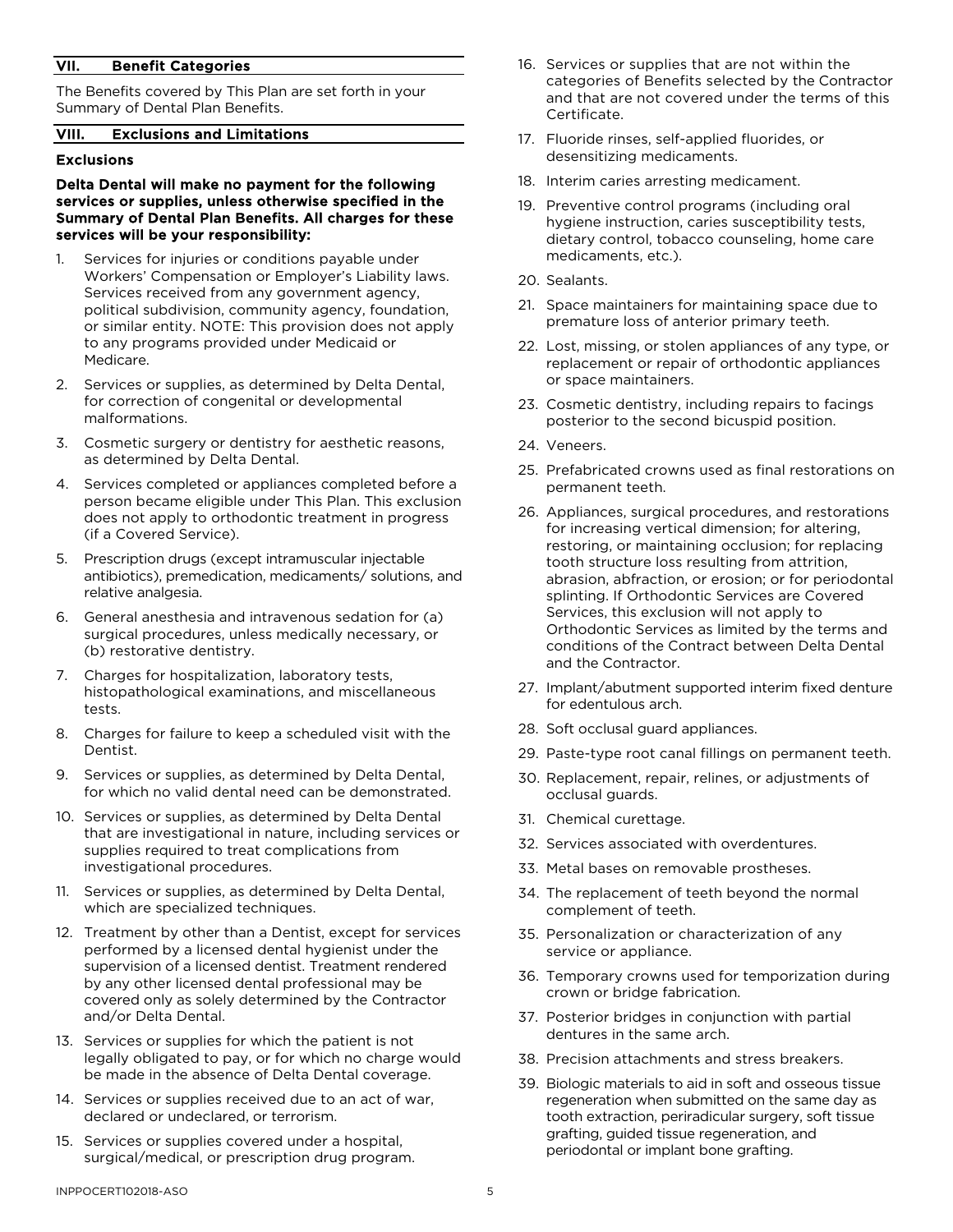- 40. Bone replacement grafts and specialized implant surgical techniques, including radiographic/surgical implant index.
- 41. Appliances, restorations, or services for the diagnosis or treatment of disturbances of the temporomandibular joint.
- 42. Diagnostic photographs and cephalometric films, unless done for orthodontics and orthodontics are a Covered Service.
- 43. Myofunctional therapy.
- 44. Mounted case analyses.
- 45. Any and all taxes applicable to the services.
- 46. Processing policies may otherwise exclude payment by Delta Dental for services or supplies.

#### Delta Dental will make no payment for the following services or supplies. Participating Dentists may not charge Members for these services or supplies. All charges from Nonparticipating Dentists for the following services or supplies are your responsibility:

- 1. Services or supplies, as determined by Delta Dental, which are not provided in accordance with generally accepted standards of dental practice.
- 2. The completion of forms or submission of Claims.
- 3. Consultations, patient screening, or patient assessment when performed in conjunction with examinations or evaluations.
- 4. Caries risk assessment performed on a Member age 2 or under.
- 5. Local anesthesia.
- 6. Acid etching, cement bases, cavity liners, and bases or temporary fillings.
- 7. Infection control.
- 8. Temporary, interim, or provisional crowns.
- 9. Gingivectomy as an aid to the placement of a restoration.
- 10. The correction of occlusion, when performed with prosthetics and restorations involving occlusal surfaces.
- 11. Diagnostic casts, when performed in conjunction with restorative or prosthodontic procedures.
- 12. Palliative treatment, when any other service is provided on the same date except X-rays and tests necessary to diagnose the emergency condition.
- 13. Post-operative X-rays, when done following any completed service or procedure.
- 14. Periodontal charting.
- 15. Pins and preformed posts, when done with core buildups.
- 16. Any substructure when done for inlays, onlays, and veneers.
- 17. A pulp cap, when done with a sedative filling or any other restoration. A sedative or temporary filling, when done with pulpal debridement for the relief of acute pain prior to conventional root canal therapy or another endodontic procedure. The opening and

drainage of a tooth or palliative treatment, when done by the same Dentist or dental office on the same day as completed root canal treatment.

- 18. A pulpotomy on a permanent tooth, except on a tooth with an open apex.
- 19. A therapeutic apical closure on a permanent tooth, except on a tooth where the root is not fully formed.
- 20. Retreatment of a root canal by the same Dentist or dental office within two years of the original root canal treatment.
- 21. A prophylaxis or full mouth debridement, when done on the same day as periodontal maintenance or scaling in the presence of gingival inflammation.
- 22. Scaling in the presence of gingival inflammation when done on the same day as periodontal maintenance.
- 23. Prophylaxis, scaling in the presence of gingival inflammation, or periodontal maintenance when done within 30 days of three or four quadrants of scaling and root planing or other periodontal treatment.
- 24. Full mouth debridement when done within 30 days of scaling and root planing.
- 25. Scaling and debridement in the presence of inflammation or mucositis of a single implant, including cleaning of the implant surfaces without flap entry and closure, when performed within 12 months of implant restorations, provisional implant crowns and implant or abutment supported interim dentures.
- 26. Full mouth debridement, when done on the same day as a comprehensive evaluation.
- 27. An occlusal adjustment, when performed on the same day as the delivery of an occlusal guard.
- 28. Reline, rebase, or any adjustment or repair within six months of the delivery of a partial denture.
- 29. Tissue conditioning, when performed on the same day as the delivery of a denture or the reline or rebase of a denture.
- 30. Periapical and/or bitewing X-rays, when done within a clinically unreasonable period of time of performing panoramic and/or full mouth X-rays, as determined solely by Delta Dental.
- 31. Teledentistry fees.
- 32. Processing policies may otherwise exclude payment by Delta Dental for services or supplies.

## Limitations

The Benefits for the following services or supplies are limited as follows, unless otherwise specified in the Summary of Dental Plan Benefits. All charges for services or supplies that exceed these limitations will be your responsibility. All time limitations are measured from the applicable prior dates of services in our records with any Delta Dental Member Plan or, at the request of your Contractor, any dental plan: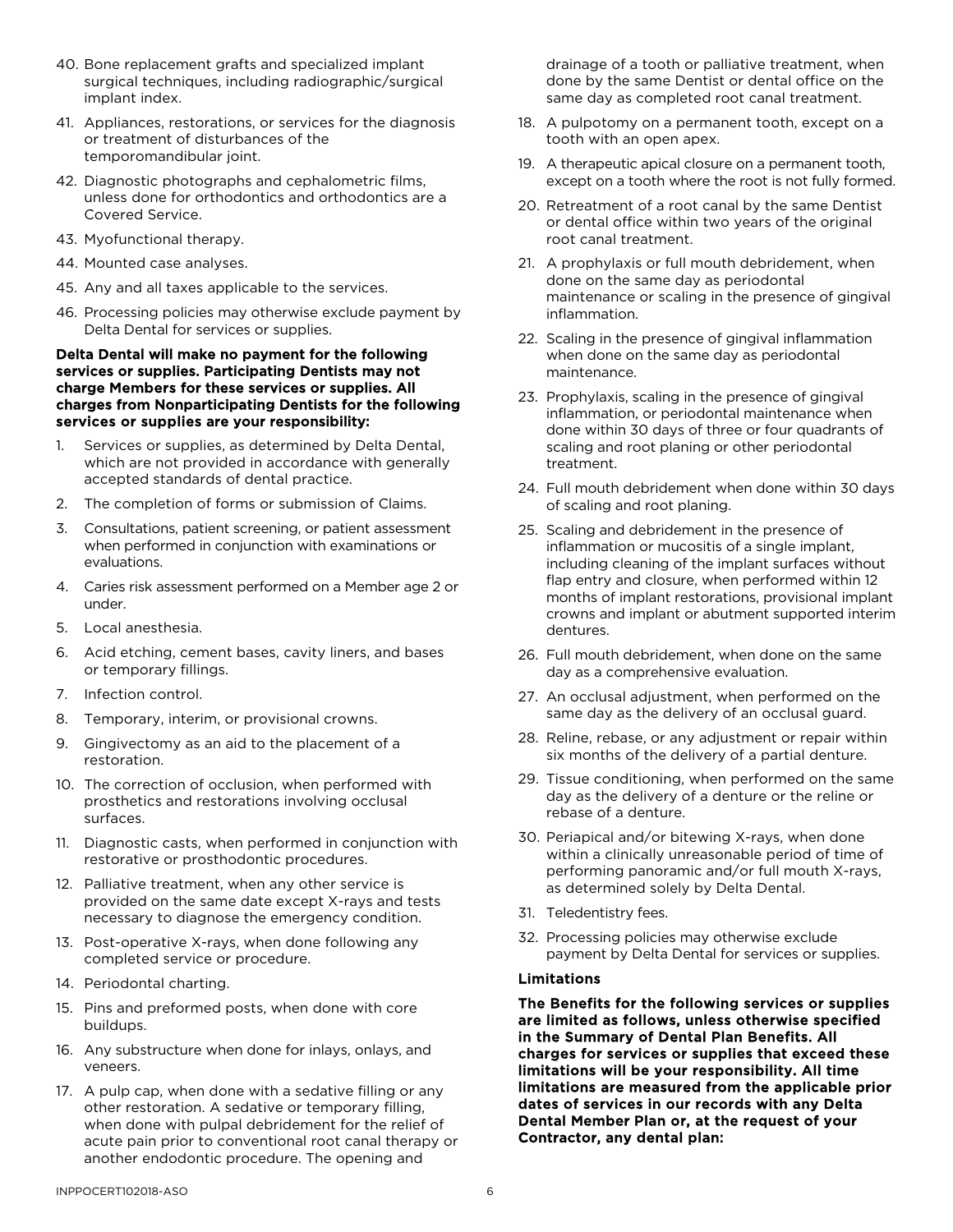- 1. Bitewing X-rays are payable once per calendar year, unless a full mouth X-ray which include bitewings has been paid in that same year.
- 2. Panoramic or full mouth X-rays (which may include bitewing X-rays) are payable once in any five-year period.
- 3. Any combination of teeth cleanings (prophylaxes, full mouth debridement, scaling in the presence of inflammation, and periodontal maintenance procedures) are payable twice per calendar year. Full mouth debridement is payable once in a lifetime.
- 4. Oral examinations and evaluations (not including limited problem focused evaluations or patient screenings) are only payable twice per calendar year, regardless of the Dentist's specialty.
- 5. Patient screening is payable once per calendar year.
- 6. Preventive fluoride treatments are payable twice per calendar year for people under age 19.
- 7. Space maintainers for posterior teeth are payable once in a lifetime for people under age 14. A distal shoe space maintainer is only payable for first permanent molars.
- 8. Cast restorations (including jackets, crowns and onlays) and associated procedures (such as core buildups and post substructures) are payable once in any five-year period per tooth.
- 9. Crowns or onlays are payable only for extensive loss of tooth structure due to caries (decay) or fracture (lost or mobile tooth structure).
- 10. Individual crowns over implants are payable at the prosthodontic benefit level.
- 11. Substructures, porcelain, porcelain substrate, and cast restorations are not payable for people under age 12.
- 12. Hard full or partial arch occlusal guards are payable once in a lifetime.
- 13. An interim partial denture is payable only for the replacement of permanent anterior teeth for people under age 17 or during the healing period for people age 17 and over.
- 14. Biologic materials to aid in soft and osseous tissue regeneration are payable once per natural tooth in a 36 month period.
- 15. Prosthodontic Services limitations:
	- a. One complete upper and one complete lower denture, and any implant used to support a denture, are payable once in any five-year period.
	- b. A removable partial denture, endosteal implant (other than to support a denture), or fixed bridge is payable once in any five-year period unless the loss of additional teeth requires the construction of a new appliance.
	- c. Fixed bridges and removable partial dentures are not payable for people under age 16.
	- d. A reline or the complete replacement of denture base material is payable once in any three-year period per appliance.
- e. Implant removal is payable once per lifetime per tooth or area.
- f. Implant maintenance is payable once per any twelve (12) month period.
- g. Removal of a broken implant retaining screw is payable once in a 5 year period.
- 16. Orthodontic Services limitations, if covered under your Plan pursuant to your Summary of Dental Plan Benefits:
	- a. Orthodontic Services are payable for Members pursuant to the age limits specified in your Summary of Dental Plan Benefits.
	- b. If the treatment plan terminates before completion for any reason, Delta Dental's obligation for payment ends on the last day of the month in which the patient was last treated.
	- c. Upon written notification to Delta Dental and to the patient, a Dentist may terminate treatment for lack of patient interest and cooperation. In those cases, Delta Dental's obligation for payment ends on the last day of the month in which the patient was last treated.
- 17. Delta Dental's obligation for payment of Benefits ends on the last day of coverage. However, Delta Dental will make payment for Covered Services provided on or before the last day of coverage, as long as Delta Dental receives a Claim for those services within one year of the date of service.
- 18. When services in progress are interrupted and completed later by another Dentist, Delta Dental will review the Claim to determine the amount of payment, if any, to each Dentist.
- 19. Care terminated due to the death of a Member will be paid to the limit of Delta Dental's liability for the services completed or in progress.
- 20. Optional treatment: If you select a more expensive service than is customarily provided, Delta Dental may make an allowance for certain services based on the fee for the customarily provided service. You are responsible for the difference in cost. In all cases, Delta Dental will make the final determination regarding optional treatment and any available allowance.

Listed below are services for which Delta Dental will provide an allowance for optional treatment. Remember, you are responsible for the difference in cost for any optional treatment.

- a. Resin, porcelain fused to metal, and porcelain crowns, bridge retainers, or pontics on posterior teeth – Delta Dental will pay only the amount that it would pay for a full metal crown.
- b. Overdentures Delta Dental will pay only the amount that it would pay for a conventional denture.
- c. Resin, or porcelain/ceramic onlays on posterior teeth – Delta Dental will pay only the amount that it would pay for a metallic onlay.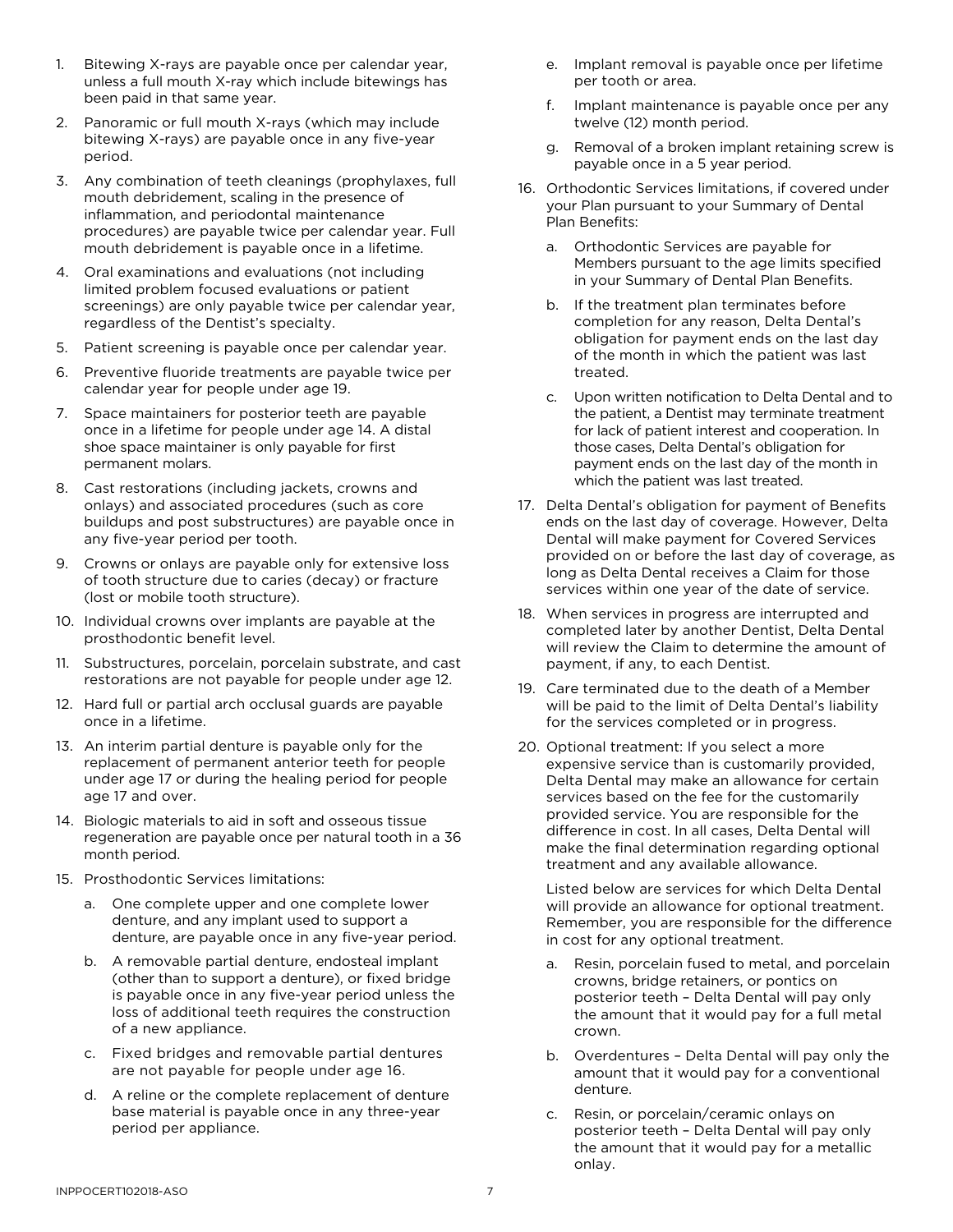- d. Inlays, regardless of the material used Delta Dental will pay only the amount that it would pay for an amalgam or composite resin restoration.
- e. All-porcelain/ceramic bridges Delta Dental will pay only the amount that it would pay for a conventional fixed bridge.
- f. Implant/abutment supported complete or partial dentures – Delta Dental will pay only the amount that it would pay for a conventional denture.
- g. Gold foil restorations Delta Dental will pay only the amount that it would pay for an amalgam or composite restoration.
- h. Posterior stainless steel crowns with esthetic facings, veneers or coatings – Delta Dental will pay only the amount that it would pay for a conventional stainless steel crown.
- 21. Maximum Payment:
	- a. All Benefits available under This Plan are subject to the Maximum Payment limitations set forth in your Summary of Dental Plan Benefits.
- 22. If a Deductible amount is stated in the Summary of Dental Plan Benefits, Delta Dental will not pay for any services or supplies, in whole or in part, to which the Deductible applies until the Deductible amount is met.
- 23. Caries risk assessments are payable once in any 36 month period for Members age 3-18.
- 24. Processing policies may otherwise limit payment by Delta Dental for services or supplies.

Delta Dental will make no payment for services or supplies that exceed the following limitations. All charges are your responsibility. However, Participating Dentists may not charge Members for these services or supplies when performed by the same Dentist or dental office. All time limitations are measured from the applicable prior dates of services in our records with any Delta Dental Member Plan or, at the request of your Contractor, any dental plan:

- 1. Amalgam and composite resin restorations are payable once in any two-year period, regardless of the number or combination of restorations placed on a surface.
- 2. Core buildups and other substructures are payable only when needed to retain a crown on a tooth with excessive breakdown due to caries (decay) and/or fractures.
- 3. Recementation of a crown, onlay, inlay, space maintainer, or bridge within six months of the seating date.
- 4. Retention pins are payable once in any two-year period. Only one substructure per tooth is a Covered Service.
- 5. Root planing is payable once in any two-year period.
- 6. Periodontal surgery is payable once in any three-year period.
- 7. A complete occlusal adjustment is payable once in any five-year period. The fee for a complete occlusal adjustment includes all adjustments that are necessary for a five-year period. A limited occlusal

adjustment is not payable more than three times in any five-year period. The fee for a limited occlusal adjustment includes all adjustments that are necessary for a six-month period.

- 8. Tissue conditioning is payable twice per arch in any three-year period.
- 9. The allowance for a denture repair (including reline or rebase) will not exceed half the fee for a new denture.
- 10. Services or supplies, as determined by Delta Dental, which are not provided in accordance with generally accepted standards of dental practice.
- 11. Distal shoe space maintainers are only payable for Members age 8 and under.
- 12. One caries risk assessment is allowed on the same date of service.
- 13. One caries risk assessment is allowed within a twelve (12) month period when done by the same dentist/dental office.
- 14. Processing policies may otherwise limit payment by Delta Dental for services or supplies.

## IX. Coordination of Benefits

Coordination of Benefits ("COB") applies to This Plan when a Member has dental benefits under more than one plan. The objective of COB is to make sure the combined payments of the plans are no more than your actual dental bills. COB rules establish whether This Plan's Benefits are determined before or after another plan's benefits.

You must submit your bills to the primary plan first. The primary plan must pay its full benefits as if you had no other coverage. If the primary plan denies your Claim or does not pay the full bill, you may then submit the remainder of the bill to the secondary plan.

## Which Plan is Primary?

To decide which plan is primary, Delta Dental will consider both the COB provisions of the other plan and the relationship of the Member to This Plan's Enrollee, as well as other factors. The primary plan is determined by the first of the following rules that applies:

## 1. Non-coordinating Plan

If you have another plan that does not coordinate benefits, it will always be primary.

#### 2. Enrollee v. Dependent Coverage

The plan that covers the Member as an Enrollee will be primary over a plan that covers the Member as a dependent. However, please note that if the Member is a Medicare beneficiary, federal law may reverse this order.

#### 3. Children (Parents Divorced or Separated)

If a court decree makes one parent responsible for health care expenses, that parent's plan is primary.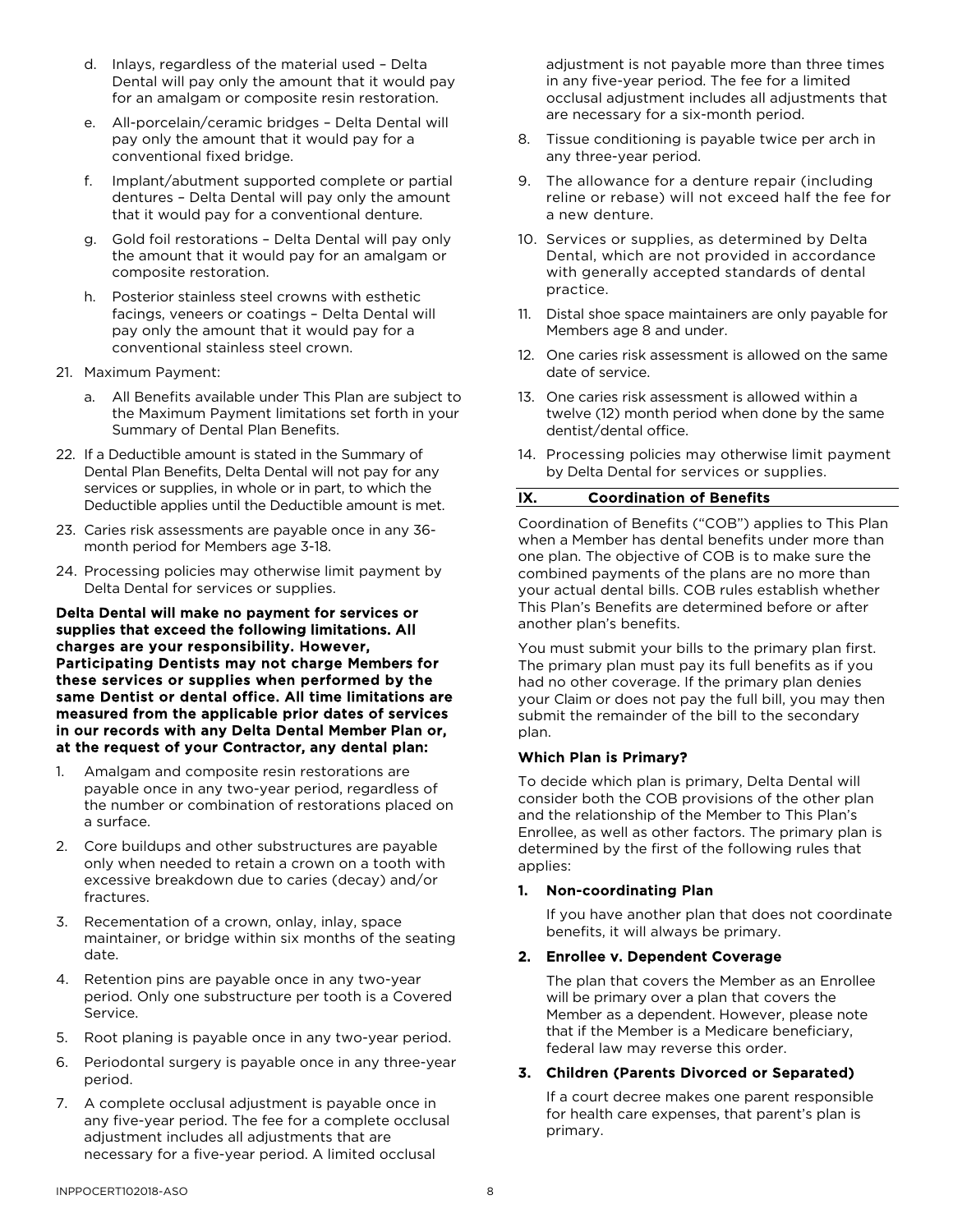If a court decree states that the parents have joint custody without stating that one of the parents is responsible for the Child's health care expenses, Delta Dental follows the birthday rule (see rule 4 below).

If neither of these rules applies, the order will be determined as follows:

- a. First, the plan of the parent with custody of the Child will be primary;
- b. Then, the plan of the spouse of the parent with custody of the Child will be primary;
- c. Next, the plan of the parent without custody of the Child will be primary; and
- d. Last, the plan of the spouse of the parent without custody of the Child will be primary.

# 4. Children and the Birthday Rule

The plan of the parent whose birthday is earliest in the calendar year is always primary for Children. For example, if your birthday is in January and your spouse's birthday is in March, your plan will be primary for all of your Children. If both parents have the same birthday, the plan that has covered the parent for the longer period will be primary.

# 5. Laid Off or Retired Employees

The plan that covers the Member as a laid off or retired employee or as a dependent of a laid off or retired employee will be primary.

# 6. COBRA Coverage

The plan that is provided under a right of continuation pursuant to federal law or a similar state law (that is, COBRA) will be primary.

## 7. Other Plans

If none of the rules above determines the order of benefits, the plan that has covered the Member for the longer period will be primary.

If the other plan does not have rule 5 and/or rule 6 (above) and decides the order of benefits differently from This Plan, This Plan may ignore either of those rules.

In the event that these rules do not determine how Delta Dental should coordinate benefits with another plan, Delta Dental will follow its internal policies and procedures for determining which plan is primary, unless prohibited by applicable law.

# How Delta Dental Pays as Primary Plan

When Delta Dental is the primary plan, it will pay for Covered Services as if you had no other coverage.

# How Delta Dental Pays as Secondary Plan

Unless your Contractor has selected carve out coordination of benefits or non-duplication of benefits as stated in your Summary of Dental Plan Benefits, when Delta Dental is the secondary plan, it will pay for Covered Services based on the amount left after the primary plan has paid. It will not pay more than that amount, and it will not pay more than it would have paid as the primary plan.

When Benefits are reduced as described above, each Benefit is reduced in proportion. Benefits are then charged against any applicable benefit limit of This Plan.

## Right to Receive and Release Needed Information

Delta Dental needs certain facts to apply these COB rules, and it has the right to decide which facts it needs. It may get needed facts from or give them to any other organization or person regarding the Claim being coordinated. Delta Dental need not tell or get the consent of any person to do this. Each person claiming Benefits under This Plan must give Delta Dental any facts it needs to pay the Claim.

# Facility of Payment

A payment made under another plan may include an amount that should have been paid under This Plan. If it does, Delta Dental may pay that amount to the organization that made the payment.

That amount will then be treated as though it were a Benefit paid under This Plan, and Delta Dental will not have to pay that amount again. The term "payment made" includes providing benefits in the form of services, in which case "payment made" means reasonable cash value of the benefits provided in the form of services.

# Right of Recovery

If the amount of the payments made by Delta Dental is more than it should have paid under this COB provision, Delta Dental may recover the excess from one or more of the persons it has paid or for whom it has paid, or any other person or organization that may be responsible for the benefits or services provided for the Member.

Payment includes the reasonable cash value of any benefits provided in the form of services.

#### X. Reconsideration and Claims Appeal Procedure

## Reconsideration

If you receive notice of an Adverse Benefit Determination and you think that Delta Dental incorrectly denied all or part of your Claim, you or your Dentist may contact Delta Dental's Customer Service department and ask them to reconsider the Claim to make sure it was processed correctly. You may do this by calling the toll-free number, 800-524-0149, and speaking to a telephone advisor. You may also mail your inquirv to the Customer Service Department at P.O. Box 9089, Farmington Hills, Michigan, 48333-9089.

When writing, please enclose a copy of your explanation of benefits and describe the problem. Be sure to include your name, telephone number, the date, and any information you would like considered about your Claim.

A request for reconsideration is not required and should not be considered a formal request for review of a denied Claim. Delta Dental provides this opportunity for you to describe problems, or submit an explanation or additional information that might indicate your Claim was improperly denied, and allow Delta Dental to correct any errors quickly and immediately.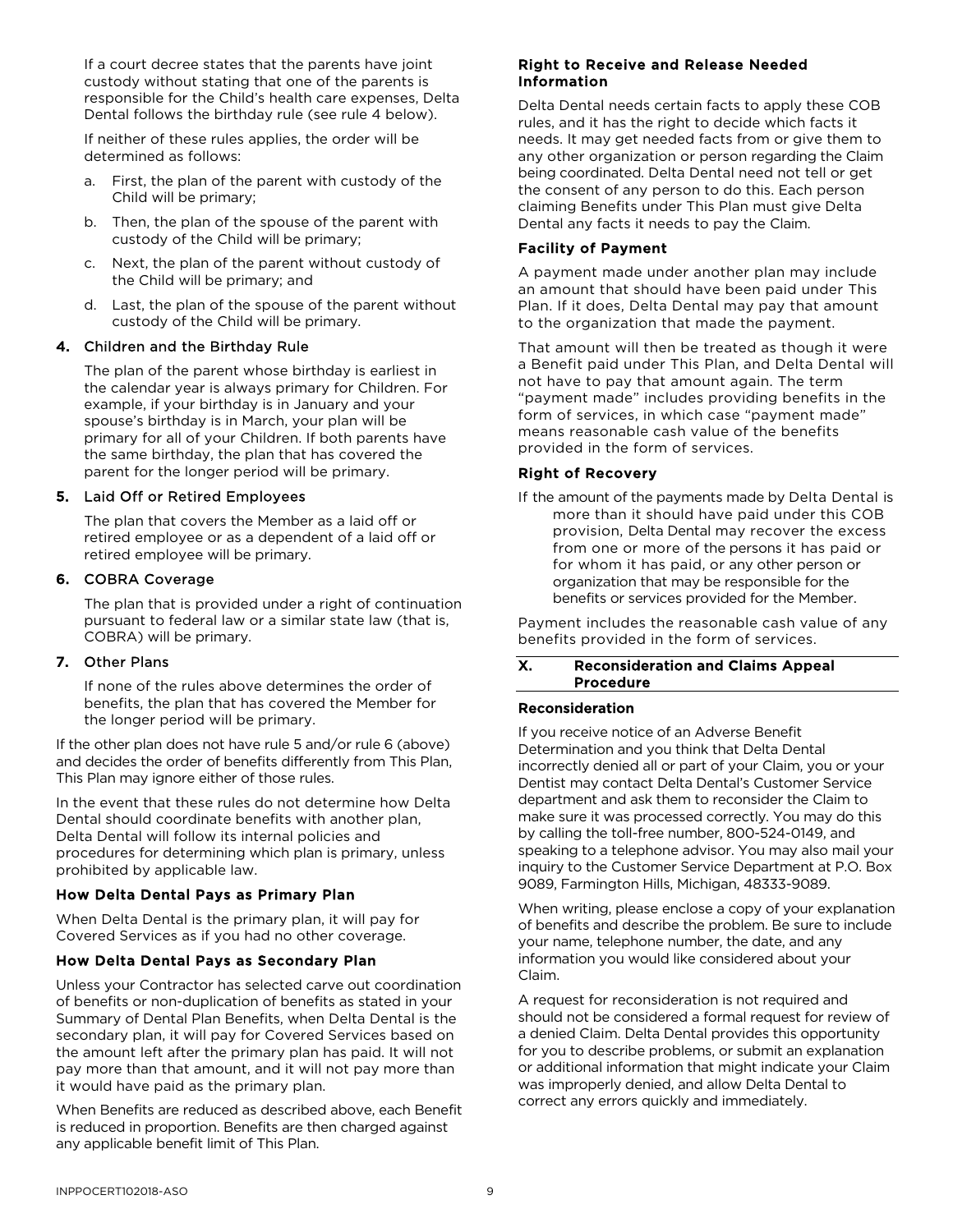Whether or not you have asked Delta Dental informally to reconsider its initial determination, you can request a formal review using the Formal Claims Appeal Procedure described below.

## Formal Claims Appeal Procedure

If you receive notice of an Adverse Benefit Determination, you, or your Authorized Representative, should seek a review as soon as possible, but you must file your request for review within 180 days of the date that you received that Adverse Benefit Determination.

To request a formal review of your Claim, send your request in writing to:

> Dental Director Delta Dental P.O. Box 30416 Lansing, Michigan 48909-7916

Please include your name and address, the Enrollee's Member ID, the reason why you believe your Claim was wrongly denied, and any other information you believe supports your Claim. You also have the right to review the contract between Delta Dental and the Contractor and any documents related to it. If you would like a record of your request and proof that Delta Dental received it, mail your request certified mail, return receipt requested.

The Dental Director or any person reviewing your Claim will not be the same as, nor subordinate to, the person(s) who initially decided your Claim. The reviewer will grant no deference to the prior decision about your Claim. The reviewer will assess the information, including any additional information that you have provided, as if he or she were deciding the Claim for the first time. The reviewer's decision will take into account all comments, documents, records and other information relating to your Claim even if the information was not available when your Claim was initially decided.

If the decision is based, in whole or in part, on a dental or medical judgment (including determinations with respect to whether a particular treatment, drug, or other item is experimental, investigational, or not medically necessary or appropriate), the reviewer will consult a dental health care professional with appropriate training and experience, if necessary. The dental health care professional will not be the same individual or that person's subordinate consulted during the initial determination.

The reviewer will make a determination within 60 days of receipt of your request. If your Claim is denied on review (in whole or in part), you will be notified in writing. The notice of an Adverse Benefit Determination during the Formal Claims Appeal Procedure will meet the requirements described below.

## Manner and Content of Notice

Your notice of an Adverse Benefit Determination will inform you of the specific reasons(s) for the denial, the pertinent plan provisions(s) on which the denial is based, the applicable review procedures for dental Claims, including time limits and that, upon request, you are entitled to access all documents, records and other information relevant to your Claim free of charge. This notice will also contain a description of any additional materials necessary to complete your Claim, an explanation of why such materials are necessary, and a

statement that you have a right to bring a civil action in court if you receive an Adverse Benefit Determination after your Claim has been completely reviewed according to this Formal Claims Appeal Procedure. The notice will also reference any internal rule, guideline, protocol, or similar document or criteria relied on in making the Adverse Benefit Determination, and will include a statement that a copy of such rule, guideline or protocol may be obtained upon request at no charge. If the Adverse Benefit Determination is based on a matter of medical judgment or medical necessity, the notice will also contain an explanation of the scientific or clinical judgment on which the determination was based, or a statement that a copy of the basis for the scientific or clinical judgment can be obtained upon request at no charge.

# XI. Termination of Coverage

Your Delta Dental coverage may automatically terminate:

- When the Contractor advises Delta Dental to terminate your coverage.
- ♦ On the first day of the month for which the Contractor has failed to pay Delta Dental.
- For fraud or misrepresentation in the submission of any Claim.
- For your Dependent, when they no longer qualify as a Dependent.
- For any other reason stated in the Contract between Delta Dental and the Contractor.

Delta Dental will not continue eligibility for any person covered under This Plan beyond the termination date requested by the Contractor. A person whose eligibility is terminated may not continue group coverage under this Certificate, except as required by the continuation coverage provisions of the Consolidated Omnibus Budget Reconciliation Act of 1985 or comparable, nonpreempted state law ("COBRA").

## XII. Continuation of Coverage

If the Contractor is required to comply with COBRA and the Health Insurance Portability and Accountability Act of 1996 ("HIPAA") and your dental coverage would otherwise end, you and your Dependents may have the right to continue that coverage at your expense.

## When is Plan Continuation Coverage Available?

Continuation coverage is available if your coverage or a covered Dependent's coverage would end because:

- 1. Your employment, if applicable, ends for any reason other than your gross misconduct.
- 2. You do not qualify as an Enrollee as set forth in your Summary of Dental Plan Benefits.
- 3. You are divorced or legally separated.
- 4. You die.
- 5. Your Dependent is no longer a Dependent.
- 6. You become enrolled in Medicare (if applicable).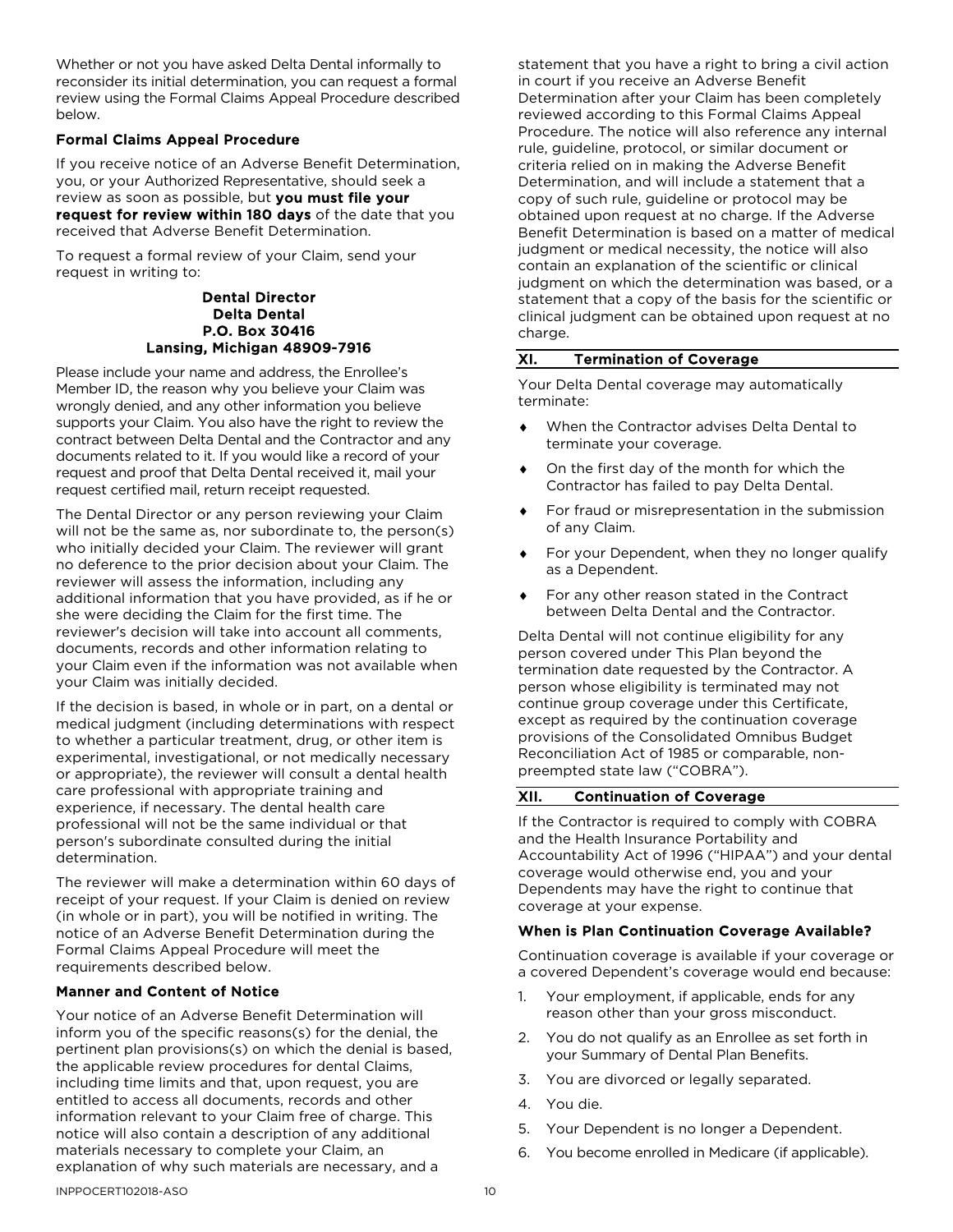7. You are called to active duty in the armed forces of the United States.

If you believe you are entitled to continuation coverage, you should contact the Contractor to receive the appropriate documentation required under the Employee Retirement Income Security Act of 1974 ("ERISA").

## XIII. General Conditions

## Assignment

Services and Benefits are for the personal benefit of Members and cannot be transferred or assigned, other than to pay Participating Dentists directly.

## Subrogation and Right of Reimbursement

To the extent that This Plan provides or pays Benefits for Covered Services, Delta Dental is subrogated to any right you and/or your Dependent has to recover from another party or entity, including but not limited to, that party's insurer, or any other insurer that you or your Dependent may have, which would have been the primary payer if not for the payments made by Delta Dental. This includes but is not limited to, automobile, home, and other liability insurers, as well as any other group health plans.

To the extent that Delta Dental has a subrogation right, you and/or your Dependent must:

- 1. Provide Delta Dental with any information necessary to identify any other person, entity or plan that may be obligated to provide payments or benefits for the Covered Services that were paid for by Delta Dental,
- 2. Cooperate fully in Delta Dental's exercise of its right to subrogation and reimbursement,
- 3. Not do anything to prejudice those rights (such as settling a claim against another party without notifying Delta Dental, or not including Delta Dental as a co-payee of any settlement amount),
- 4. Sign any document that Delta Dental determines is relevant to protect Delta Dental's subrogation and reimbursement rights, and
- 5. Provide relevant information when requested.

The term "information" includes any documents, insurance policies, and police or other investigative reports, as well as any other facts that may reasonably be requested to help Delta Dental enforce its rights. Failure by you or your Dependent to cooperate with Delta Dental may result, at the discretion of Delta Dental, in a reduction of future benefit payments available to you or your Dependent under This Plan of an amount up to the aggregate amount paid by Delta Dental that was subject to Delta Dental's equitable lien, but for which Delta Dental was not reimbursed.

## Obtaining and Releasing Information

While you and/or your Dependent(s) are enrolled in This Plan, you and/or your Dependent(s) agree to provide Delta Dental with any information it needs to process Claims and administer Benefits for you and/or your Dependent(s). This includes allowing Delta Dental access to your dental records.

## Dentist-Patient Relationship

Members are free to choose any Dentist. Each Dentist is solely responsible for the treatment and/or dental advice provided to the Member, and Delta Dental does not have any liability resulting therefrom.

## Loss of Eligibility During Treatment

If a Member loses eligibility while receiving dental treatment, only Covered Services received while that person was covered under This Plan will be payable.

Certain services begun before the loss of eligibility may be covered if they are completed within 60 days from the date of termination. In those cases, Delta Dental evaluates those services in progress to determine what portion may be paid by Delta Dental. The difference between Delta Dental's payment and the total fee for those services is your responsibility. This provision does not apply to orthodontics if covered under This Plan.

## Late Claims Submission

Delta Dental will make no payment for services or supplies if a Claim for such has not been received by Delta Dental within one year following the date the services or supplies were completed. In the event that a Participating Provider submits a Claim more than one year from the date of service, Delta Dental will Disallow that portion of the Claim that Delta Dental would have paid if the Claim had been timely submitted. However, you will remain responsible for any applicable Deductible and/or Copayment. In the event that a Nonparticipating Provider submits a Claim more than one year from the date of service, Delta Dental will Deny the Claim and you may be responsible for the full amount.

## Change of Certificate or Contract

No changes to this Certificate, your Summary of Dental Plan Benefits, or the underlying contract are valid unless Delta Dental approves them in writing.

#### Actions

You cannot bring an action on a legal claim arising out of or related to this Certificate unless you have provided at least 60 days' written notice to Delta Dental, unless prohibited by applicable state law. In addition, you cannot bring an action more than three years after the legal claim first arose or after expiration of the applicable statute of limitations, whichever is shorter. Any person seeking to do so will be deemed to have waived his or her right to bring suit on such legal claim. Except as set forth above, this provision does not preclude you from seeking a judicial decision or pursuing other available legal remedies.

## Change of Status

You must notify Delta Dental, through the Contractor , of any event that changes the status of a Dependent. Events that can affect the status of a Dependent include, but are not limited to, marriage, birth, death, divorce, and entrance into military service.